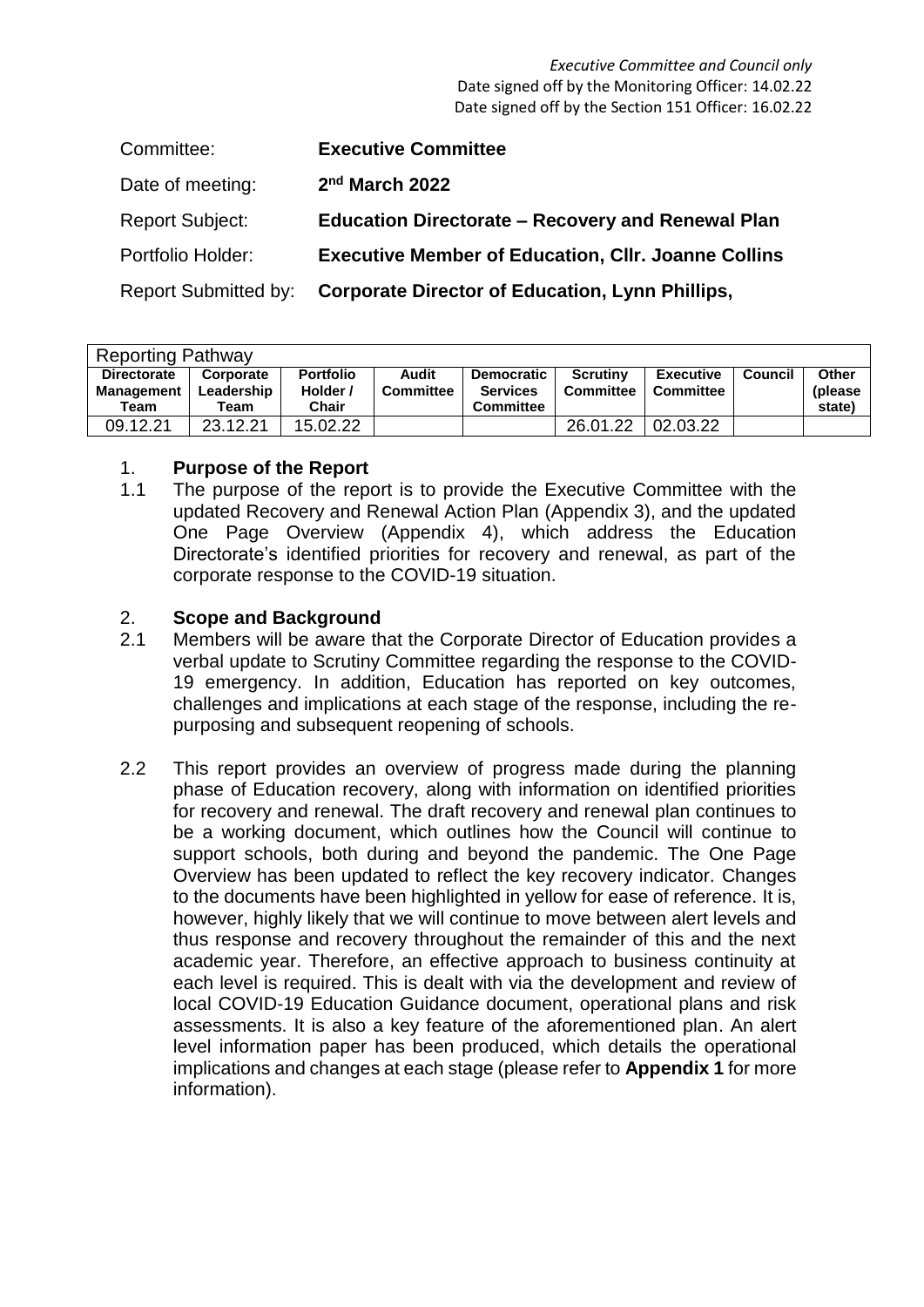#### 2.3 **Impact Assessment**

Until the latter part of Spring-term, the Education Directorate was firmly focused on working with and supporting schools to continue to effectively adapt and respond to the COVID-19 pandemic. A significant shift in practice, delivery and learning has occurred throughout the course of the pandemic, affecting every aspect of education and all associated provision. Therefore, in order to inform the development of a recovery and renewal plan, the Education Directorate undertook a detailed Impact Assessment to identify key impacts on education from the COVID-19 emergency. Each impact has been RAG rated to measure its seriousness. The following impacts have been identified (please refer to **Appendix 2** for more information):

- 2.4 **Learners** - Education, social, emotional, physical and mental health implications (short and long-term).
	- **Vulnerable learners** For those with disabilities and additional needs, provision and processes have been restricted.
	- **School staff** Professional development, social, emotional, physical/mental health and general wellbeing in line with the need to adapt to blended learning.
	- **Childcare** After school and pre-school provision which has been reduced and/or is not available due to COVID restrictions. Rhythm of School Day is a Welsh Government scheme that schools have been invited to express an interest in being part of. The scheme supports extracurriculum activities either before or after school, with a focus on developing literacy and numeracy skills.
	- **Education staff training** Staff training needs aligned to operations are not all currently adapted to be delivered online e.g. first aid.
	- **Education assets and site management** Statutory functions, testing and inspection (Health and Safety, Fire Risk Assessment, maintenance and site management, ventilation), operations are regularly reviewed in line with the latest guidance and governed by risk assessments
	- **School operations** Catering, cleaning and access to school sites, movement in and around the school, trips and visits, visitors, refuse, PPE and resources are all under continual review. Changes to statutory functions and regulations which affect school operation e.g. school admissions. ICT infrastructure and devices. Home to school and post 16 transport operations, have been restricted, reconfigured and subject to detailed risk assessment.
	- **School support services** School support service operation i.e. Educational Psychology, ALN, Social Services etc. Human Resource management processes and engagement via OD are now online focused, but will require review to support effective school operations that were paused due to COVID. EAS support for schools has transitioned to online with a deficit to levels of engagement and to the brokerage of relevant support at all levels e.g. Learning Network Schools (LNS) arrangements.
	- **School accountability services** EAS Improvement Partners formerly known as Challenge Advisors, were not able to hold schools to account and school data monitoring suspended. Estyn suspended school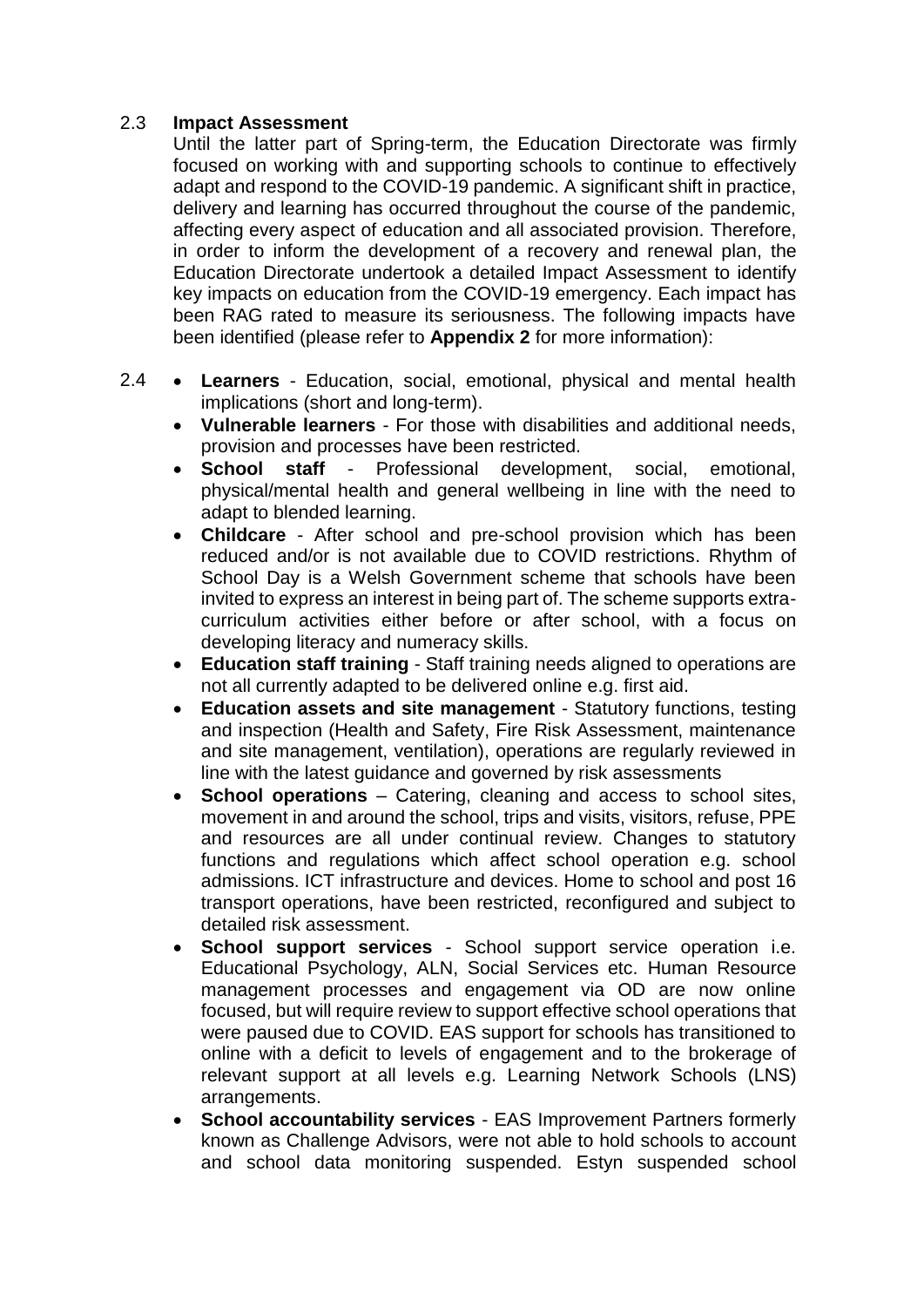inspections resulting in risks to school progress – particularly those in a category, who are in a category for longer than planned.

- **School leadership** School governance has been adapted online, therefore, the evidence base is largely restricted to Headteacher report and narrative.
- **Poverty** Family entitlement to benefits has increased across Blaenau Gwent and the region, including free school meals. Additional funding has been allocated to support these families, however, many schemes are not sustainable and so the ongoing impact will need to be assessed.
- **School community** Limited face to face contact and the shift to online engagement has challenged communication and relationships.
- **School development** School development plans have had to be largely adapted in order to react to COVID-19.
- **Safeguarding** School closure has meant that children and young people have had limited access to on-site school support e.g. adverse childhood experiences (ACEs). Service support intelligence and capability has been restricted. Vulnerable adults are more exposed to risk factors with limited access to support services.
- **Voluntary/Third Sector/ Charities work and engagement** Activities have been restricted significantly due to operational implications associated with COVID-19. Members have both recognised the pressures and supported both education and schools throughout the pandemic, need to continue to develop this work.
- **Preventative health measures** School-based preventative strategies to support healthcare needs of pupils have either been stopped or largely disrupted by COVID-19 i.e. vaccinations, growth and development checks, dental health, period equity etc.
- **COVID-19 control measures** LA's and schools have implemented a series of control measures in order to manage community health i.e. vaccinations, Lateral flow tests, use of PPE, positive case management and risk assessment.
- **Improved school-to-school partnership working** need to ensure this continues and is further developed.
- **Significant progress in professional development of staff, and upskilling of pupils e.g. IT/blended learning** – need to ensure this continues and is further developed.
- **Streamlining of services and operations in line with emergency response has been really positive and this has supported schools to provide continuity** - need to ensure this continues and is further developed.
- 2.5 The impact assessment process provided the opportunity for reflection and review, learning from which has been taken forward to inform recovery and renewal priorities and planning. The relationship between the Council and its schools is stronger than ever before. Our aim is to create a shared purpose and associated plan to address key priorities for the future of Education within Blaenau Gwent. The shared purpose is framed on 'Better Schools, Better Citizens and Better Communities'.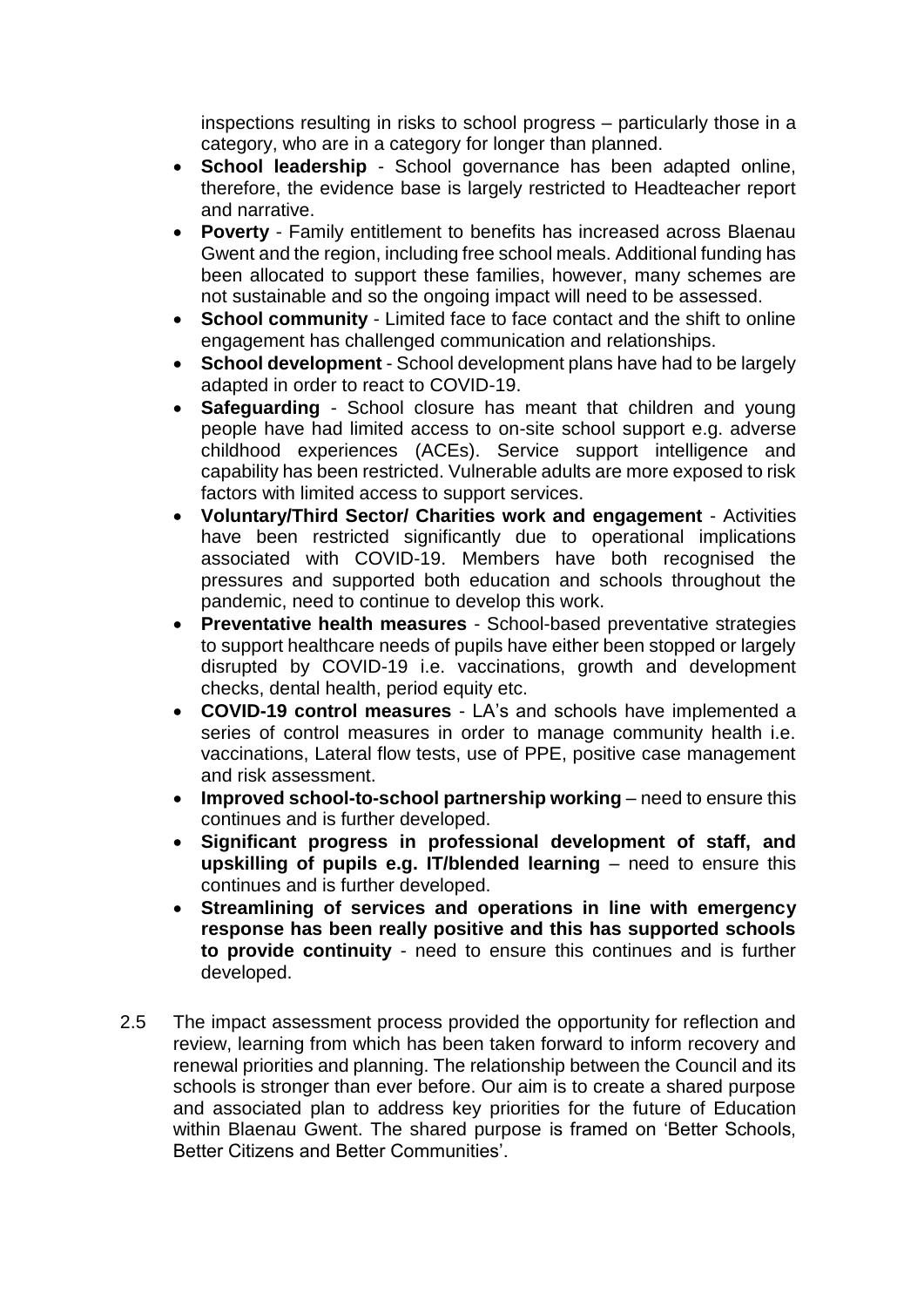#### 2.6 **Recovery** – **Priorities**

The Education Directorate's Recovery and Renewal plans are in line with the corporate approach led by the Director of Regeneration and Community Services. It needs to be acknowledged that the impact of the last 18 months on all aspects of our school communities, and in particular the disruption to teaching and learning, is far reaching. Recovery will need to be planned in the short, medium and long term for learner development and progression. The Education Directorate's top priority in the EAS business plan is to:

2.7 *Minimise the impact of COVID-19 on learner development and progress, including improving the digital competency of all learners and staff in the wider Blaenau Gwent school community*.

## 2.8 **Renewal – Priorities**

Through schools having to adapt to new ways of working, a number of positive outcomes have been evidenced. The Education Directorate will work with relevant stakeholders, including schools and the EAS, to use these outcomes to shape new ways of working across the Education Directorate and throughout the school estate. The core purpose of all schools in Blaenau Gwent will be to provide excellent learning and teaching for all our learners, but this will not mean a return to doing things as they were pre-pandemic, but to using the experience of the pandemic to shape education provision as we move forward.

#### 2.9 **Next Steps and Progress**

- Impact assessment completed.
- Key measures to indicate progress identified **(Appendix 4).**
- Baseline and data collection on key measures, from September 2021.
- Recovery and Renewal targets set, September 2021.
- Established protocol September 2021 to support schools under current Operational Guidance.
- School Operations Management Group continues to meet monthly.
- Curriculum Reform and Recovery and Renewal groups set up from September 2021 and now working effectively to ensure a strategic approach to the delivery of the Recovery and Renewal Plan.
- Detailed action plan for each impact area to be shared with relevant stakeholders:
	- o Shared and discussed with the Youth Service October 2021
	- o Shared and discussed with headteachers October 2021, November 2021 and December 2021
- A Headteacher working group has been set up with 6 schools, starting January 2022. Recovery and Renewal, and the theme of 'building back better' will be a key part of the work of this group.

## 3. **Options for Recommendation**

3.1 This report has been discussed by Education DMT, CLT and Education and Learning Scrutiny Committee.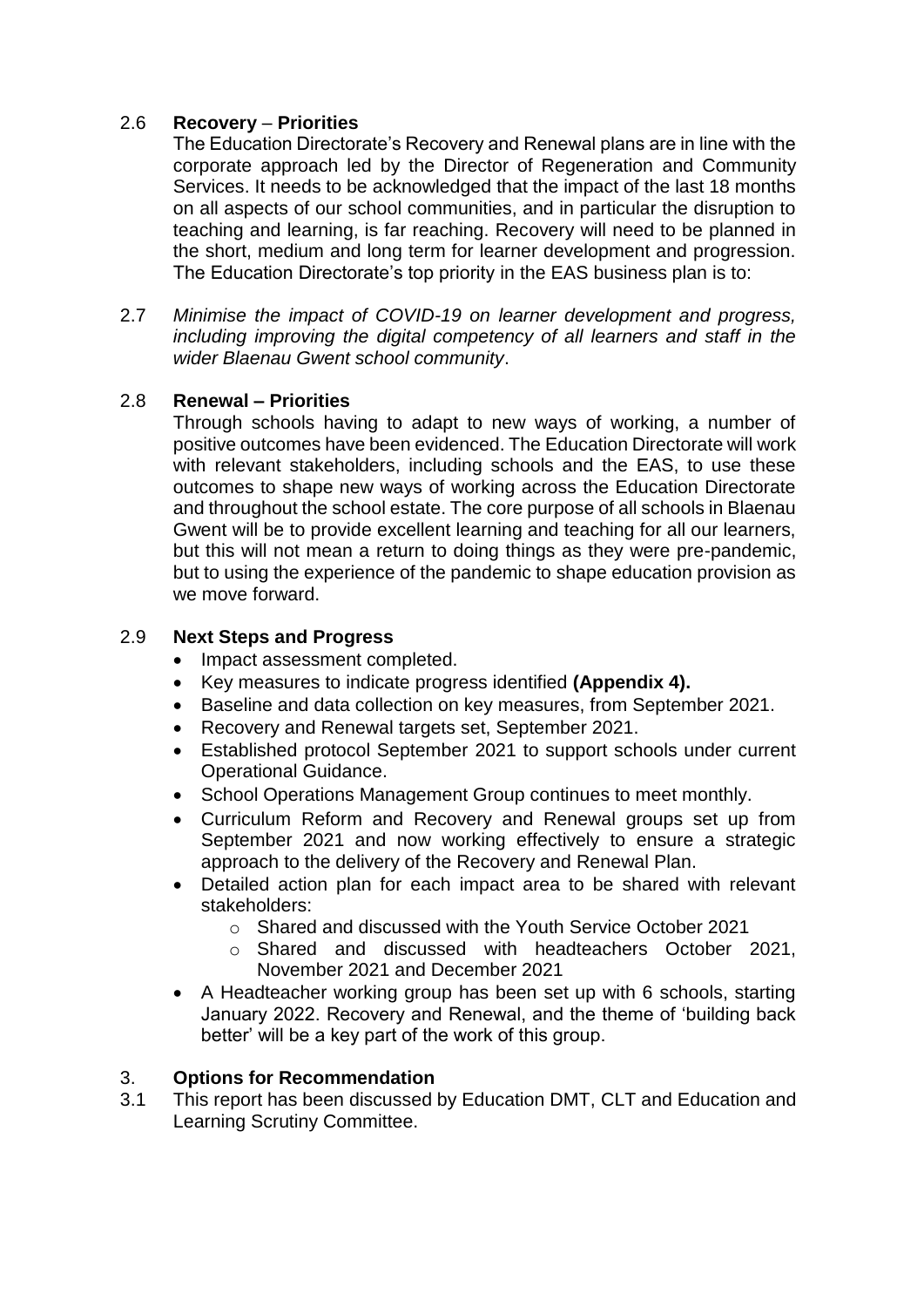- **Option 1** The Executive Committee accepts the report, associated documentation and proposed course of action.
- **Option 2** the Executive Committee do not accept the report and seek further clarification in relation to improvements that can be made in relation to the associated documentation and proposed course of action.
- 4. **Evidence of how does this topic supports the achievement of the Corporate Plan / Statutory Responsibilities / Blaenau Gwent Well-being Plan**
- 4.1 Education is a strategic priority and key to facilitating effective delivery of the Corporate Plan.
- 4.2 One of the objectives in the Blaenau Gwent Well-being Plan is for every child to have the best start in life. The Council seeks to ensure that provision is appropriate and able to meet the needs of children and young people, so that their progress is in line with ambitious expectations. This is particularly pertinent in an emergency crisis situation.
- 4.3 There are both statutory and regulatory functions and responsibilities associated with Education. The recovery and renewal plan is an essential component in securing effective and compliant delivery.

## 5. **Implications Against Each Option**

#### 5.1 **Impact on Budget**

There are no direct financial implications associated with this report, however, it should be noted that the impact of the COVID-19 emergency response on both Council and school revenue budgets is being closely monitored. The school balances have increased and the overall Education portfolio had a favourable position at year-end for financial year 2020-21.

#### 5.2 **Risk including Mitigating Actions**

There are two strategic risks associated with this report:

- 1. The impact of COVID-19 on learner progression and pupil regression. This is being mitigated through the Council, EAS and Schools working in collaboration to support learners across the board; and,
- 2. The risks associated with the provision of safe learning environments to minimise the potential transmission of COVID. There are comprehensive risk assessments in place to mitigate the risks, but the situation is constantly under review and appropriate remedial action is taken e.g. self-isolation protocols are implemented.

#### 5.3 **Legal**

This report provides information relating to the emergency response requirements as well as the specific Education obligations set out in the School Standards and Organisation Act Wales (2013) to support strategic and operational activity to improve pupil outcomes and wellbeing.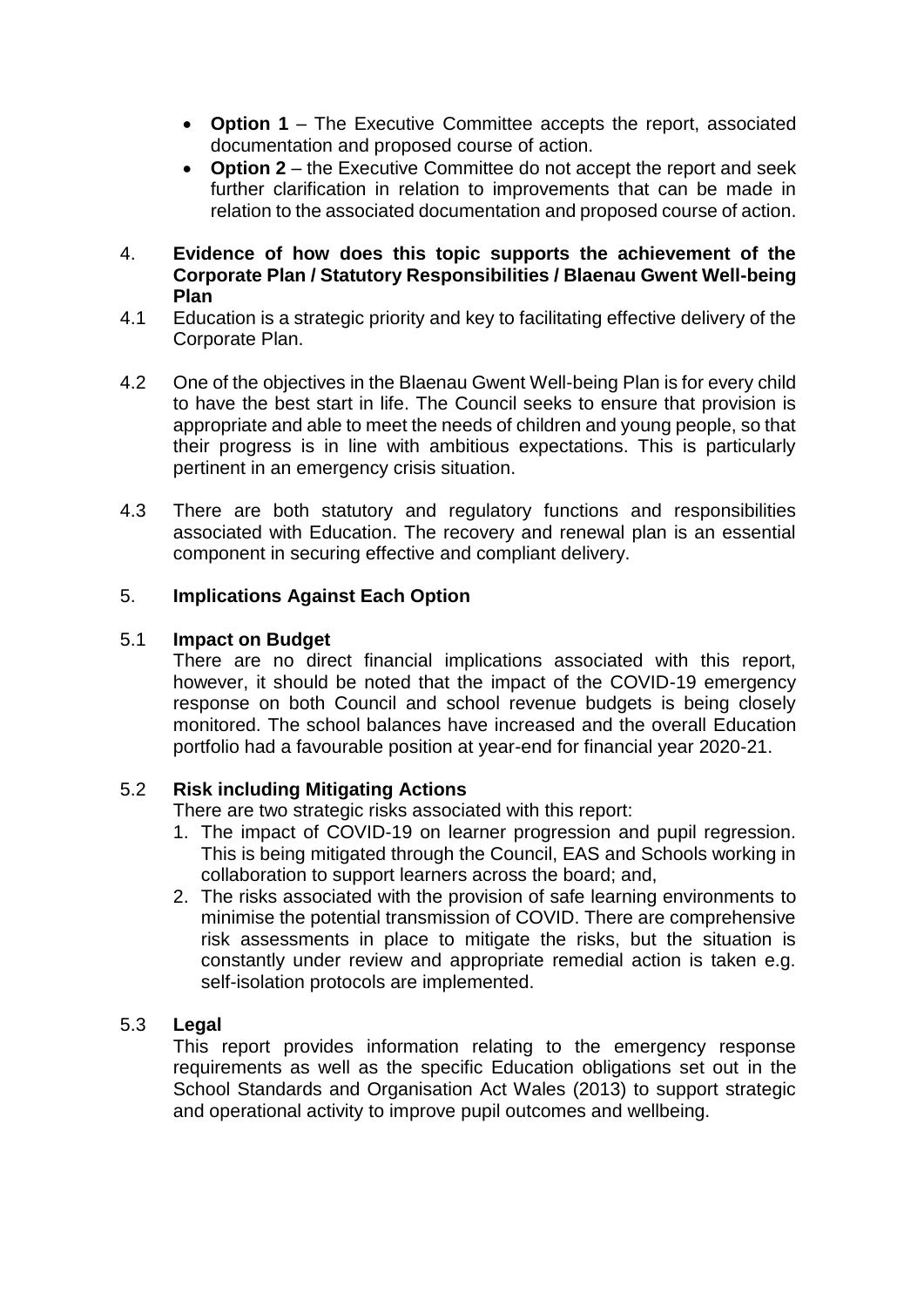#### 6. **Supporting Evidence**

#### 6.1 **Performance Information and Data**

Education are in the process of mapping existing and required datasets (both qualitative and quantitative), analysis of which will inform planning and performance. The two lead officers are working closely with the Policy and Performance team and the Corporate Recovery Group, to develop performance indicators which will be used to monitor and report on progress.

#### 6.2 **Expected outcome for the public**

There is a commitment from the Council and its schools to provide quality education for our children and young people to improve their life chances, despite the challenges faced during the emergency crisis.

#### 6.3 **Involvement**

There has been extensive involvement of key stakeholder both corporately and across the school estate. The planning groups for secondary, primary and special schools that are established, including Headteacher representation has secured a collaborative and corporate response. This collaborative approach will continue throughout the recovery and renewal period.

#### 6.4 **Thinking for the Long term**

This report largely reflects on the emergency response to date, however, there are robust governance arrangements in place to support the next stages of the emergency for the foreseeable future.

#### 6.5 **Preventative focus**

The Council's emergency response has facilitated a preventative approach to minimising the transmission of the COVID-19 virus.

#### 6.6 **Collaboration / partnership working**

The report outlines the significant amount of partnership working at a strategic and operational level. This has resulted in a strengthening of the working relationships between the Council, schools and other key partners.

#### 6.7 **Integration**

The emergency response has been a 'One Council' approach.

#### 6.8 *Decarbonisation and Reducing Carbon Emissions*

Any physical works planned and undertaken within education settings are planned in order to take account of decarbonisation and reducing carbon emissions.

#### 6.9a *Socio Economic Duty Impact Assessment*

The existing impact assessment and action plan was created prior to the socio-economic duty commencing. However, an assessment will be carried out in relation to each priority area during the autumn-term review process.

#### 6.9b **EqIA**

The application of EqIA's to each priority has been considered as part of the Education impact assessment process. EqIA's will be undertaken in line with development and implementation of the recovery and renewal plan.